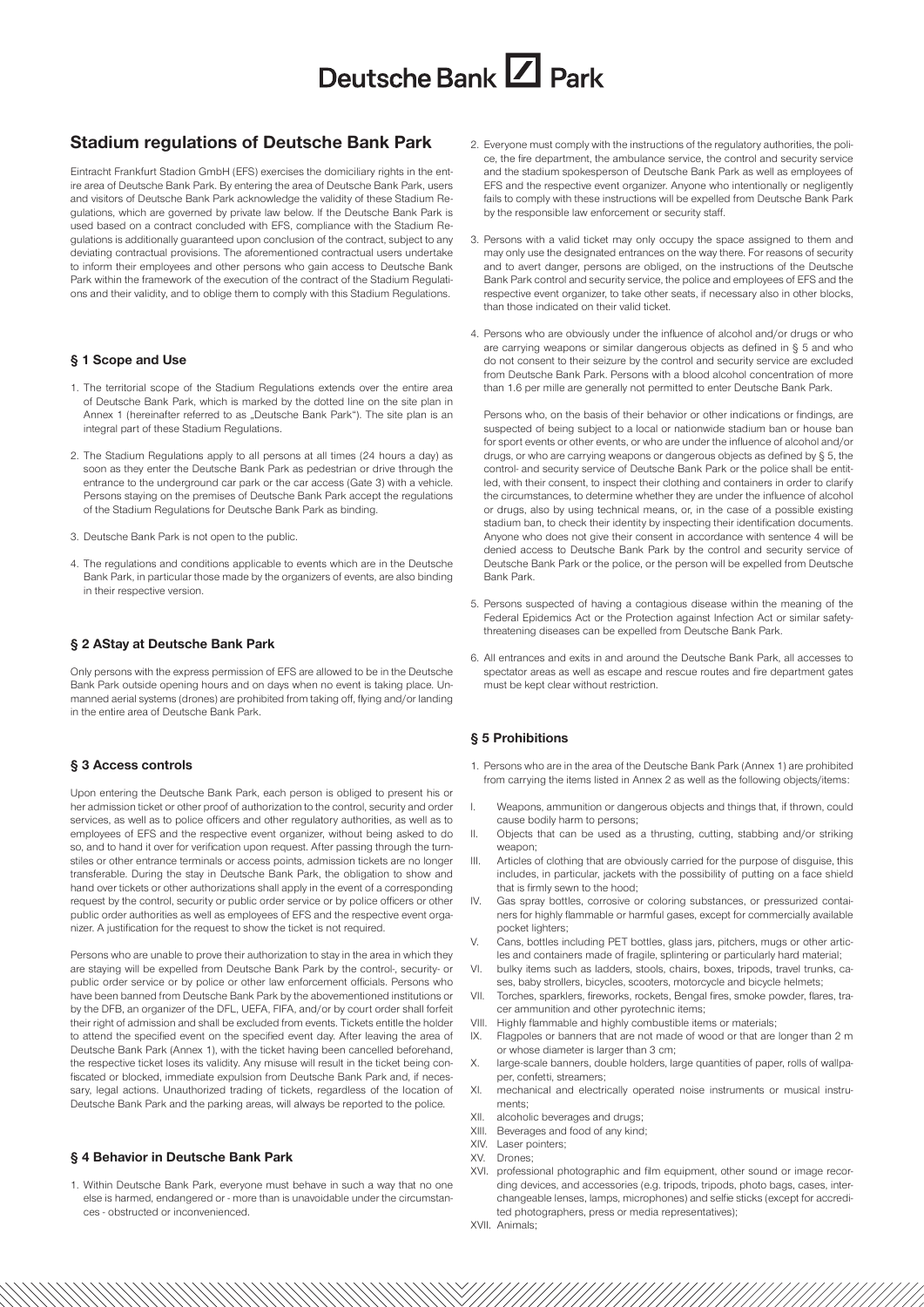- XVIII. discriminatory, racist, xenophobic, nationalist, anti-Semitic, glorifying violence and/or radical, propaganda material.
- 2. Furthermore such Persons are prohibited from:
- climb on or over structures and installations not intended for general use, in particular facades, fences, walls, enclosures of the playing area, the playing area itself, barriers, stages, lighting installations, camera platforms, trees, poles of all kinds, roofs, vehicles or technical installations;
- II. climbed, climbed over, tunnelled under or crawled under on terrain- and stadium fencing are not to be; likewise, the fence and fence element may not be dismantled or rendered inoperable;
- III. Enter areas that are marked as off-limits to visitors;
- IV. throwing objects;
- V. To light fires, fireworks, rockets, Bengal fires, smoking powders or other pyrotechnic objects;
- VI. to offer for sale and sell goods and admission tickets, distribute printed matter or carry out collections without the necessary permits under public law and the operator's permission under private law;
- VII. to inscribe, paint, paste on, dismantle or cover structural facilities, installations or paths;
- VIII. to defecate outside the toilets or to pollute the stadium facilities in any other way, in particular by throwing away or leaving things lying around;
- IX. to utter or spread discriminatory, racist, xenophobic, nationalistic, anti-Semitic, violence-glorifying and/or radical slogans, namely radical right-wing or radical left-wing slogans, or to express a corresponding attitude through gestures, to wear corresponding clothing (with lettering and/or symbols) and to bring in or display objects (such as banners, posters, flags);
- X. It is prohibited to offer, sell or otherwise make available to others any items that may not be carried within the scope of the stadium regulations for Deutsche Bank Park.
- XI. It is prohibited to narrow traffic areas, especially sidewalks and driveways, and to set up sales booths without prior approval on ground areas.
- XII. Overnight stays, camping (e.g. camper vans, caravans) and camping in Deutsche Bank Park are prohibited.
- XIII. The parking of wheelchairs or walkers is only permitted with prior approval and in the parking areas provided for this purpose. At concerts and events with indoor use, wheelchairs and walkers are generally prohibited in the standing area (indoor area).
- XIV. In agreement with the City of Frankfurt and the police, individual visitors to Deutsche Bank Park may be permitted to carry larger flags than those specified in § 5 item 1. VI. For this purpose, such persons shall be issued with a flag pass bearing a photograph. EFS reserves the right, in agreement with the City of Frankfurt and the police, to make deviating individual arrangements with regard to section 1. VII.

## **§ 6 Violations**

- 1. Persons who commit acts as defined in § 5 will be banned from Deutsche Bank Park and, in the case of soccer events, the German Football Association (Deutsche Fußball Bund e.V. [DFB]) will initiate the imposition of a nationwide stadium ban.
- 2. Persons committing acts within the meaning of § 5 shall be held liable for damages, insofar as damage has been caused by their acts.
- 3. Criminal offenses and misdemeanours are always reported to the police.
- 4. If there is suspicion that visitors have committed a criminal offense, charges will be filed. In the event of a misdemeanour, charges may be filed. Prohibited items carried on the premises will be confiscated by the Deutsche Bank Park control and security service and, if they are not required as evidence for a criminal investigation, will be returned once the conditions for confiscation no longer apply.

## **§ 7 Opening hours**

- 1. Deutsche Bank Park may only be used during opening hours and must be vacated immediately at the end of this time at the latest.
- 2. The area of Deutsche Bank Park is open to the public on days when no events are held, shall be determined by EFS and announced by EFS.
- 3. The area of Deutsche Bank Park open to the public on event days, shall be determined and published by the respective event organizer.
- 4. The use or enter of the Deutsche Bank Park outside the opening hours or the contractually fixed use / rental period requires the written consent of EFS.
- 5. EFS reserves the right to temporarily close Deutsche Bank Park (in whole or in part) at any time for the purpose of maintenance and repair work or other events. Likewise, EFS is entitled to close individual areas, paths, stairs, parts of buildings, grandstands (in whole or in part) to third parties at any time. In the event of e.g. severe weather or weather conditions, this may also happen at short notice and without prior notice. In this respect, the contractual regulations apply to the contractual users of EFS. Entering Deutsche Bank Park during this time is prohibited.
- 6. In case of bad weather conditions (e.g. thunderstorms, heavy storms, heavy snowfall) it is forbidden to stay outside, especially under trees and on forest paths as well as near overhanging parts of buildings. It is necessary to independently watch out for possible falling or fallen objects. On days when there is no event, the area of Deutsche Bank Park must be vacated immediately and independently.
- 7. Limited winter service applies in the Deutsche Bank Park. It is prohibited to stay in areas that have not been cleared and/or gritted.
- 8. Opening hours of the parking lots and underground parking can be viewed on https://www.deutschebankpark.de/.

## **§ 8 Rooms**

1. Changing rooms, wet areas, press conference room, media work rooms, function room

Access to the changing rooms and wet areas and other adjoining rooms is only permitted by contractual agreement with EFS during the agreed time. The press conference room and the adjoining media work rooms may only be entered or used by authorized persons. All function rooms and their facilities are to be entered or used in accordance with their intended purpose.

2. Office and ancillary rooms

The use of office and ancillary rooms shall be permitted only with the contractual consent of EFS. The use of technical equipment such as telephones, computers, copiers and the like shall also require the consent of EFS. Technical equipment may only be operated by instructed personnel and in-house technicians.

3. Business Area and boxes

The Business area and the boxes are not open to the public and may only be used by authorized persons with.

4. Training grounds and ancillary areas

It is forbidden to enter the training grounds, including the associated ancillary areas without authorization. The use of training materials (including soccer goals of all kinds), are available exclusively to the persons / groups registered with the EFS. The EFS decides on the release for use of the training grounds or training materials.

5. Operational Areas

Persons from outside the company are not allowed to drive on or enter the TV compound/ depot, the waste disposal area or other storage areas without permission from EFS.

6. Eintracht Frankfurt Fan Shop and Eintracht Frankfurt Museum

Access to the Eintracht Frankfurt Fanshop and Eintracht Frankfurt Museum is only possible on days when no events are taking place and during the public opening hours of Deutsche Bank Parks. The respective opening hours of the Eintracht Frankfurt Fanshop and Eintracht Frankfurt Museum are published on the respective websites. Changes at short notice are always possible.

#### **§ 9 Cleanliness**

All Persons entering the area of Deutsche Bank Park are obliged to treat Deutsche Bank Park and its facilities with care and to leave them in a clean condition. Damage must be avoided and, if necessary, reported immediately to EFS in writing. No waste, ashes, harmful liquids and the like may be poured or thrown into the toilets, flushing facilities and sinks. Waste shall be disposed of in the respective containers or trash receptacles provided. It is prohibited to defecate outside the restrooms or to contaminate the stadium facilities in any other way, especially by throwing things away. The unauthorized dumping of garbage and the unauthorized disposal of garbage and other objects in Deutsche Bank Park is prohibited.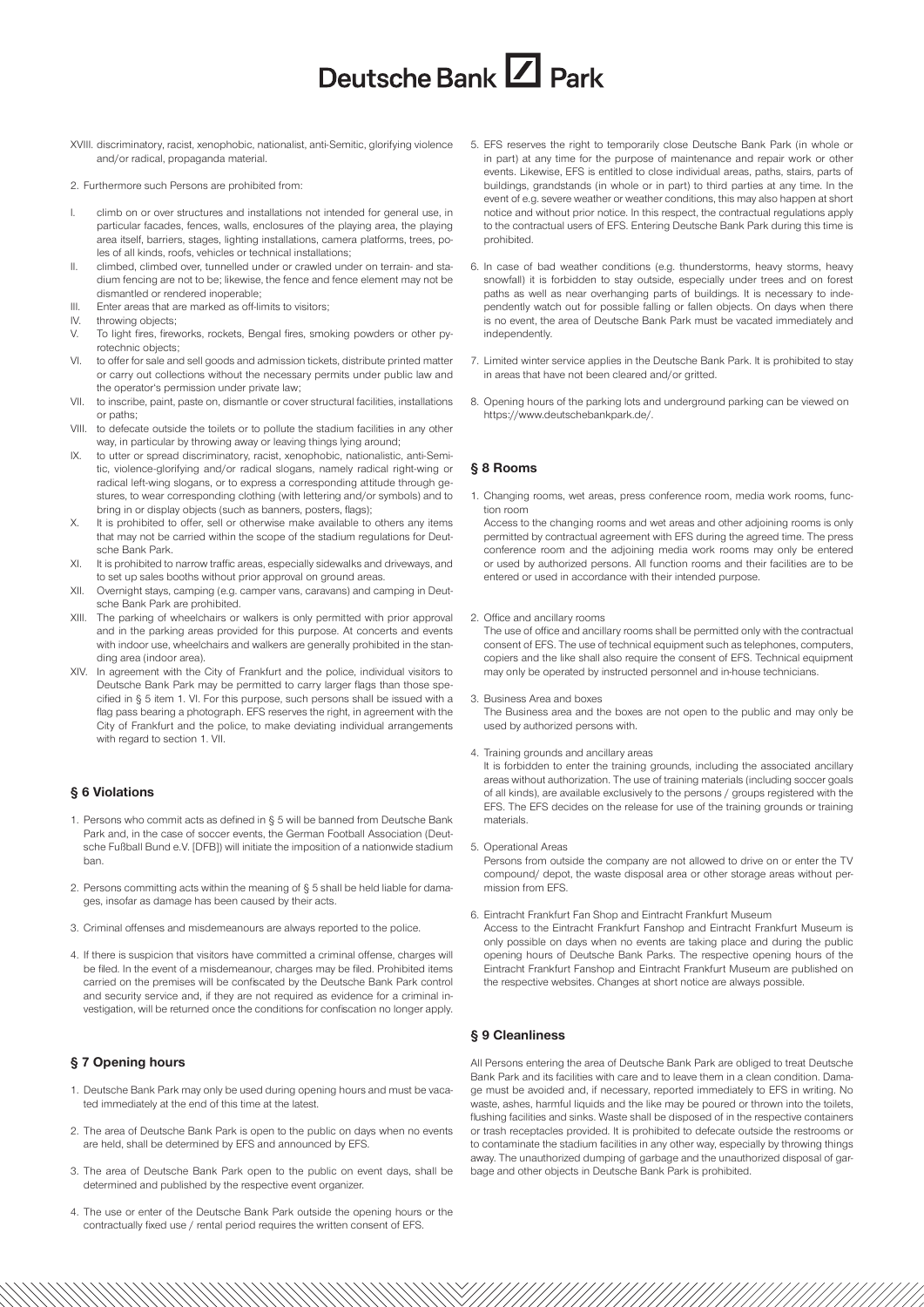## **§ 10 Advertising and decoration**

1. Advertising measures of any kind whatsoever, as well as the placing of decorations and other objects, are generally prohibited in Deutsche Bank Park unless they are: permitted on the basis of contractually stipulated agreements by EFS and an obligation to restore the original condition after termination of the agreement exists within the scope of this agreement or has been permitted by written approval of EFS in individual cases.

Advertising measures are also those measures that are not carried out against payment of a separate fee, but - for whatever reason - serve to promote a company or a brand and may therefore in particular violate advertising guidelines under association law. The EFS or the control, security and / or order services may prevent advertising measures and, if necessary, seize advertising material used.

- 2. The distribution of flyers, advertising material, magazines or similar in Deutsche Bank Park and the surrounding areas is permitted, irrespective of other official regulations, only with the approval of the organizer or, on non-event days, by EFS.
- 3. Decorations and other objects that have been permissibly attached within the scope of events must be removed immediately after the end of the event. The hammering in of nails, hooks, etc. as well as the pasting of floors, walls, ceilings and furniture are generally prohibited. The attachment and use of ground nails and ground anchors are prohibited.
- 4. All superstructures must be registered in advance and approved by EFS. Proper assembly/disassembly, operation and safety measures are the responsibility of the respective organizer.
- 5. Filming and photography outside of event days for non-commercial and private purposes (e.g. during stadium tours) are generally possible. Restrictions (e.g. areas, motifs,) and changes remain reserved to EFS. Any other use, disclosure to third parties beyond private use, publication in the media or commercial use/ distribution must be notified to EFS in advance and approved by it in writing.

### **§ 11 Sale of Goods, Food and Beverages**

The offering for sale and the sale of goods of any kind, the distribution of printed matter or the carrying out of collections as well as the setting up of stalls, stands and the like in Deutsche Bank Park is prohibited, unless a contractual authorization with EFS and any necessary public-law permit have been obtained. Catering for users and visitors is permitted exclusively via the service provider engaged by EFS. Excluded from this are food and beverages from sponsoring activities of the organisers (so-called give-aways), which have been announced in advance and approved by EFS.

#### **§ 12 Liability**

The liability of EFS and its vicarious agents and assistants, of whatever nature, shall be limited to intent and gross negligence, with the exception of personal injury or in the cases provided for by law.

In the event of a slightly negligent breach of an essential contractual obligation (cardinal obligation), liability shall be limited to foreseeable damage typical of the contract. EFS shall not be liable in the event of a slightly negligent breach of secondary obligations that are not essential contractual obligations. EFS or the organiser shall not be liable for damage caused by visitors, users, their agents or other third parties. EFS shall not be liable for the loss of objects unless this is due to culpable conduct on the part of the staff.

Visitors are liable according to the applicable legal regulations. Parents are liable for their children. Accidents and/or damage must be reported to EFS immediately and claims must be submitted in writing.

#### **§ 13 Escape routes and escape doors as well as parking areas**

Marked escape and rescue routes, doors and gates may not be obstructed or obstructed, over parked or in any way altered in their function. All escape and rescue routes must be kept clear at all times, and escape doors may only be opened in an emergency. Wedging or holding doors and gates open is not permitted. It is prohibited to disable safety equipment.

The lawn, aisles and other areas may not be used for parking or storage purposes without the consent of EFS.

### **§ 14 Use of verhicles in Deutsche Bank Park**

All vehicular traffic in Deutsche Bank Park is to be avoided. Insofar as the use of vehicles in Deutsche Bank Park ist necessary, the use of vehicles requires a written access permit of EFS. The German road traffic regulations (Straßenverkehrsordnung [StvO]) and a speed limit of 10km/h apply on the area of Deutsche Bank Park.

- 1. Outside event days, access for authorized vehicles is only possible via gate 3 (Annex 1). Access is only possible during the official opening hours of Deutsche Bank Park. Access to the premises will be controlled by the security service at the access barrier. Unauthorized vehicles will not be allowed.
- 2. On event days, vehicle traffic in Deutsche Bank Park is only possible during the set-up and dismantling periods. During the events, all vehicles are prohibited from driving thru the area of Deutsche Bank Park. The ban on driving applies from 60 minutes before the stadium opens and ends only after clearance by the security service (approximately 60 minutes after the end of the event), unless otherwise communicated form EFS. Police, ambulance, and fire department vehicles on duty/standby are exempt from this ban.
- 3. Only EFS can issue an access permit to the Deutsche Bank Park premises on days when no event is taking place, and only the respective event organizer can additional issue such a permit on event days. The access permit must be presented at the gate without being asked and must be clearly visible in the parked vehicle.
- 4. Driving on sports fields, green areas, lawns and the interior of the stadium is prohibited unless written permission has been granted by EFS or in case of imminent danger.
- 5. Vehicles may only be parked in the designated and signposted parking areas. Parking is prohibited on streets and paths in Deutsche Bank Park. Marked escape and rescue routes, fire department access roads, doors and gates may not be obstructed or parked in.
- 6. Barricaded areas (e.g. by bollards or grids) are not to be entered without permission from EFS. The independent opening or removal of barriers (e.g. on forecourts and access areas) is prohibited.
- 7. Vehicles parked in violation of traffic regulations will be towed away for a fee. This also applies to vehicles parked on the Deutsche Bank Park premises (including parking lot P4) outside opening hours without EFS approval.
- 8. Violations of the above regulations will result in the revocation of the entry permit. In the event of a repeat offence, the vehicle driver/owner will be banned from the premises or reported to the police.
- 9. EFS and the respective organizer reserve the right to make special arrangements.

#### **§ 15 Use of car park and parking lots in Deutsche Bank Park**

When using the parking garage, the German road traffic regulations applies. When using designated parking spaces in the car park and other vehicle parking areas, users also undertake to comply with the following provisions:

- 1. All users of the car park of Deutsche Bank Park require a written access permit. The maximum entry height into the parking garage is 2.00m.
- 2. Outside event days, access is only possible for authorized vehicles. Access is only possible during the opening hours of the car park of Deutsche Bank Park. Access to the parking garage is controlled by the security service at the access barrier. Unauthorized vehicles will be turned away. EFS is entitled to change opening hours and access conditions at any time.
- 3. On event days, access is only possible with a valid access permit for the corresponding event. The access permit must be presented without being asked before entering and must be clearly visible in the parked vehicle. All persons in the vehicle require a ticket, work pass or other valid authorization from the event organizer to enter the vehicle.
- 4. Contamination by oil, gasoline, battery acid or other substances must be avoided and reported to EFS if necessary. The costs for any necessary removal/ disposal will be borne by the polluter.
- 5. The users of the car park undertake to observe the applicable fire protection regulations. The garages must be used with the greatest possible consideration. Only approved, operational and registered vehicles may be parked. Boats, camping trailers, etc. may not be parked. Vehicles over 2.00 meters in height may not enter the parking garage. Use for these vehicles must be approved by EFS on a case-by-case basis.